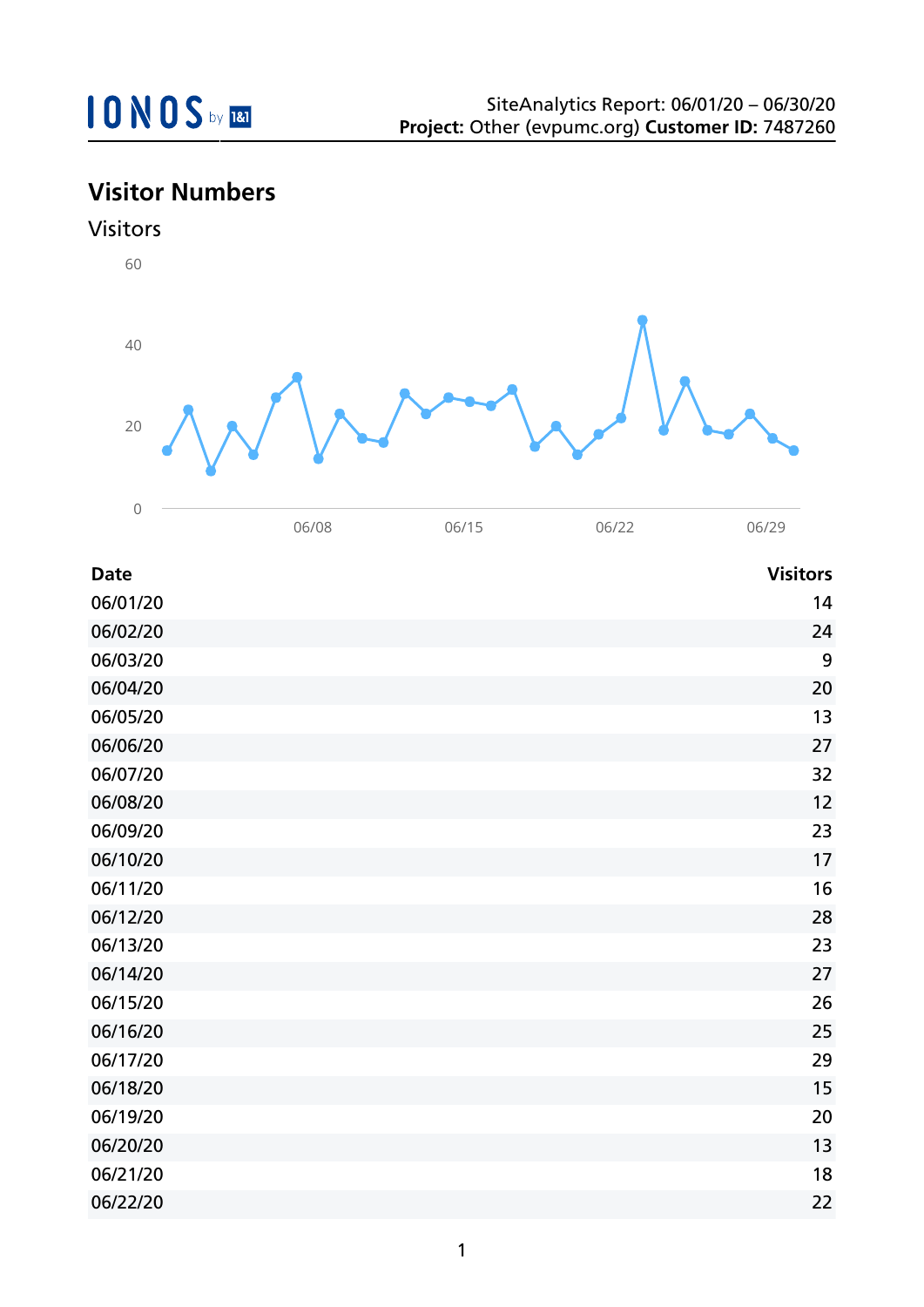| <b>Date</b>  | <b>Visitors</b> |
|--------------|-----------------|
| 06/23/20     | 46              |
| 06/24/20     | 19              |
| 06/25/20     | 31              |
| 06/26/20     | 19              |
| 06/27/20     | 18              |
| 06/28/20     | 23              |
| 06/29/20     | 17              |
| 06/30/20     | 14              |
| <b>Total</b> | 640             |

### Sessions



| <b>Date</b> | <b>Sessions</b> |
|-------------|-----------------|
| 06/01/20    | 14              |
| 06/02/20    | 24              |
| 06/03/20    | 9               |
| 06/04/20    | 20              |
| 06/05/20    | 13              |
| 06/06/20    | 27              |
| 06/07/20    | 33              |
| 06/08/20    | 13              |
| 06/09/20    | 25              |
| 06/10/20    | 20              |
| 06/11/20    | 16              |
| 06/12/20    | 28              |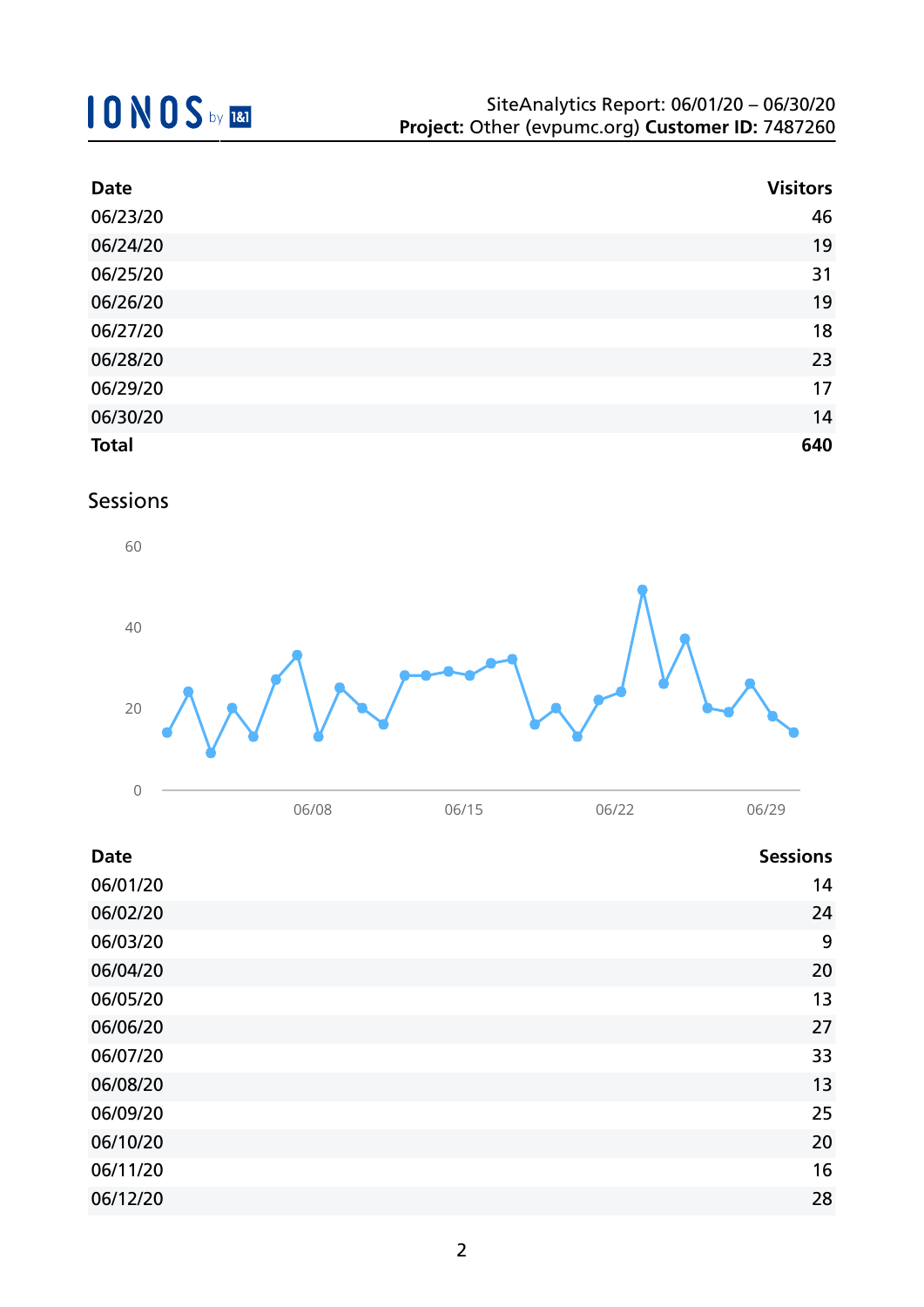| <b>Date</b>  | <b>Sessions</b> |
|--------------|-----------------|
| 06/13/20     | 28              |
| 06/14/20     | 29              |
| 06/15/20     | 28              |
| 06/16/20     | 31              |
| 06/17/20     | 32              |
| 06/18/20     | 16              |
| 06/19/20     | 20              |
| 06/20/20     | 13              |
| 06/21/20     | 22              |
| 06/22/20     | 24              |
| 06/23/20     | 49              |
| 06/24/20     | 26              |
| 06/25/20     | 37              |
| 06/26/20     | 20              |
| 06/27/20     | 19              |
| 06/28/20     | 26              |
| 06/29/20     | 18              |
| 06/30/20     | 14              |
| <b>Total</b> | 694             |

### Search Engine Robots



| <b>Search Engine Robots</b> | <b>Sessions</b> | Percentage |
|-----------------------------|-----------------|------------|
| bingbot/2.0                 | 185             | 23.45%     |
| SemrushBot                  | 153             | 19.39%     |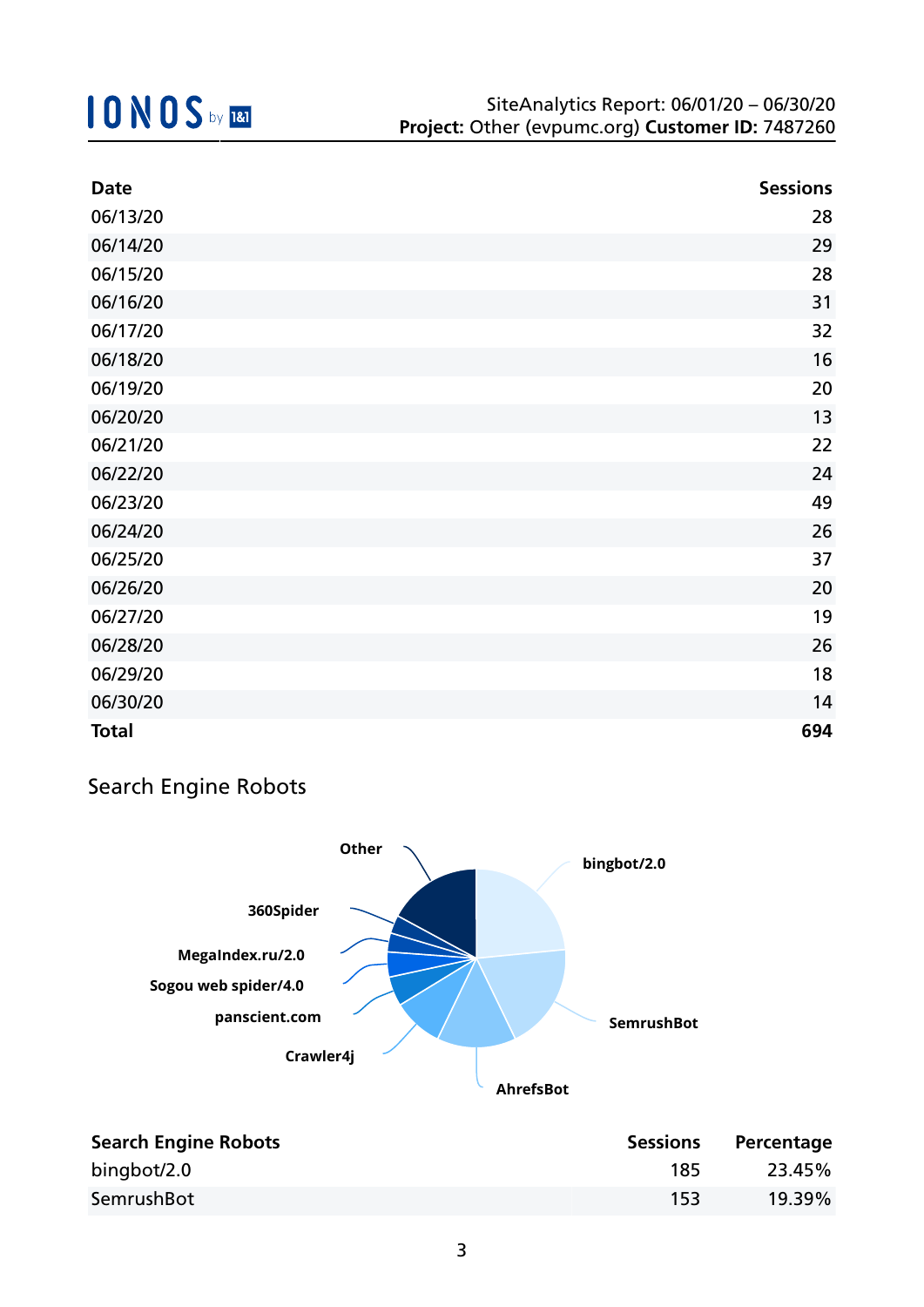| <b>Search Engine Robots</b> | <b>Sessions</b> | Percentage |
|-----------------------------|-----------------|------------|
| AhrefsBot                   | 113             | 14.32%     |
| Crawler4j                   | 72              | 9.13%      |
| panscient.com               | 42              | 5.32%      |
| Sogou web spider/4.0        | 36              | 4.56%      |
| MegaIndex.ru/2.0            | 27              | 3.42%      |
| 360Spider                   | 26              | 3.30%      |
| YandexBot/3.0               | 24              | 3.04%      |
| <b>SEOkicks</b>             | 23              | 2.92%      |
| Googlebot/2.1               | 21              | 2.66%      |
| CCBot/2.0                   | 17              | 2.15%      |
| DuckDuckGo-Favicons-Bot/1.0 | 10              | 1.27%      |
| MJ12bot/v1.4.8              | 8               | 1.01%      |
| Applebot/0.1                | $\overline{7}$  | 0.89%      |
| Mail.RU_Bot/2.0             | 6               | 0.76%      |
| WikiDo/1.1                  | 5               | 0.63%      |
| Baiduspider/2.0             | 3               | 0.38%      |
| BingPreview/1.0b            | 3               | 0.38%      |
| Yahoo! Slurp                | 3               | 0.38%      |
| SeznamBot/3.2               | $\overline{2}$  | 0.25%      |
| CATExplorador/1.0beta       | 1               | 0.13%      |
| Qwantify/1.0                | 1               | 0.13%      |
| Itx71                       | 1               | 0.13%      |
| <b>Total</b>                | 789             | 100.00%    |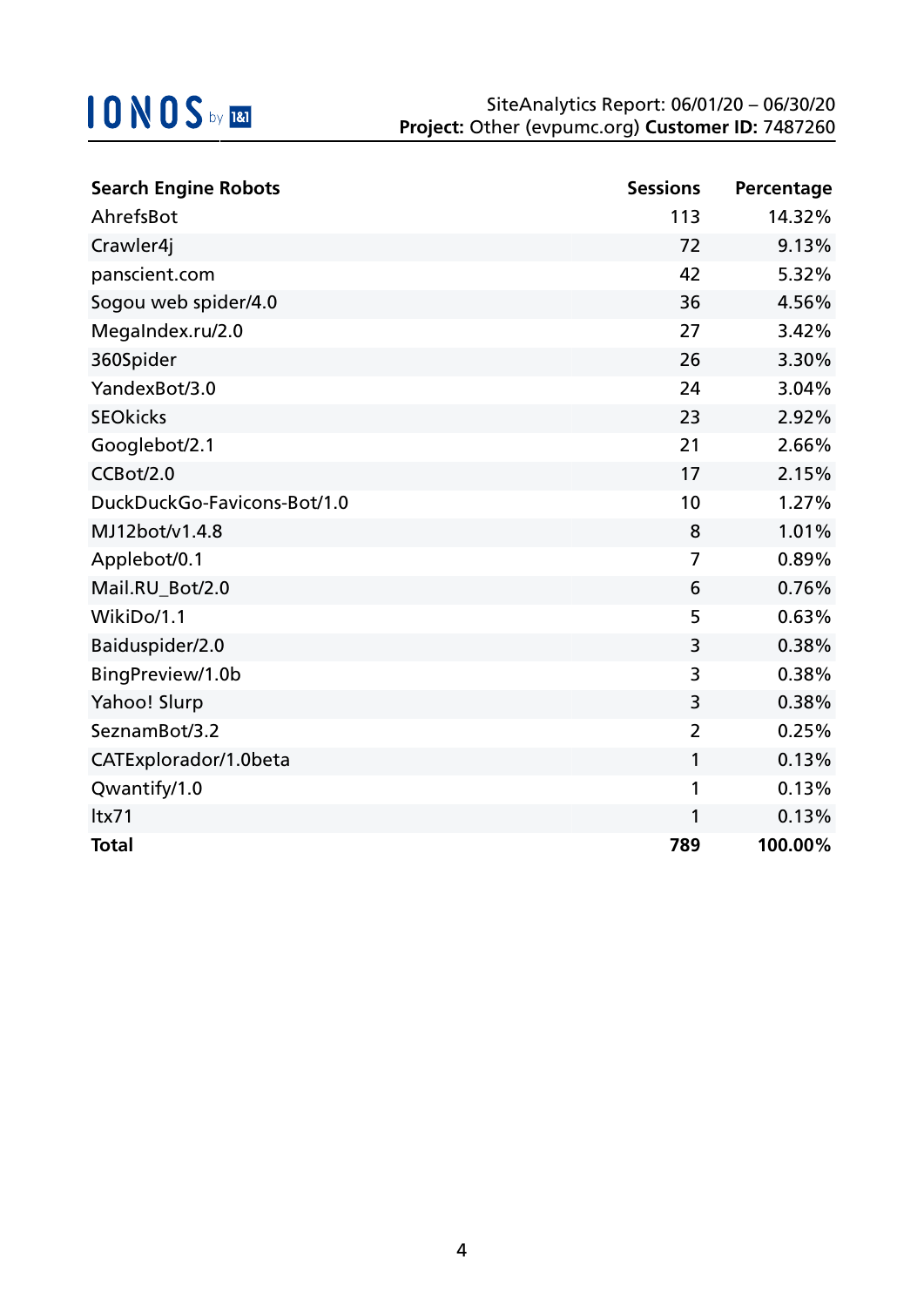

## **Page Analysis** Most Frequently Visited Pages



| <b>Pages</b>             | <b>Sessions</b> | Percentage |
|--------------------------|-----------------|------------|
| /Default.htm             | 657             | 34.56%     |
| <b>NideoServices.htm</b> | 96              | 5.05%      |
| /Elim.htm                | 75              | 3.95%      |
| /info.htm                | 75              | 3.95%      |
| /Sermons.htm             | 60              | 3.16%      |
| /NewsLetterIdx.htm       | 59              | 3.10%      |
| /St_Johns.htm            | 55              | 2.89%      |
| /Offerings.htm           | 54              | 2.84%      |
| /Announce.htm            | 53              | 2.79%      |
| /M-Statement.htm         | 53              | 2.79%      |
| /web_links.htm           | 53              | 2.79%      |
| /Calendar.htm            | 52              | 2.74%      |
| /Stats.htm               | 51              | 2.68%      |
| <b>Morship.htm</b>       | 50              | 2.63%      |
| /Believe.htm             | 49              | 2.58%      |
| Nideo.htm                | 48              | 2.52%      |
| /missions.htm            | 39              | 2.05%      |
| /StJohns M-Statement.htm | 36              | 1.89%      |
| /Elim-HISTORY.htm        | 35              | 1.84%      |
| /Elim_M-Statement.htm    | 35              | 1.84%      |
| /St_Johns-HISTORY.htm    | 35              | 1.84%      |
| /valley_views0813.htm    | 35              | 1.84%      |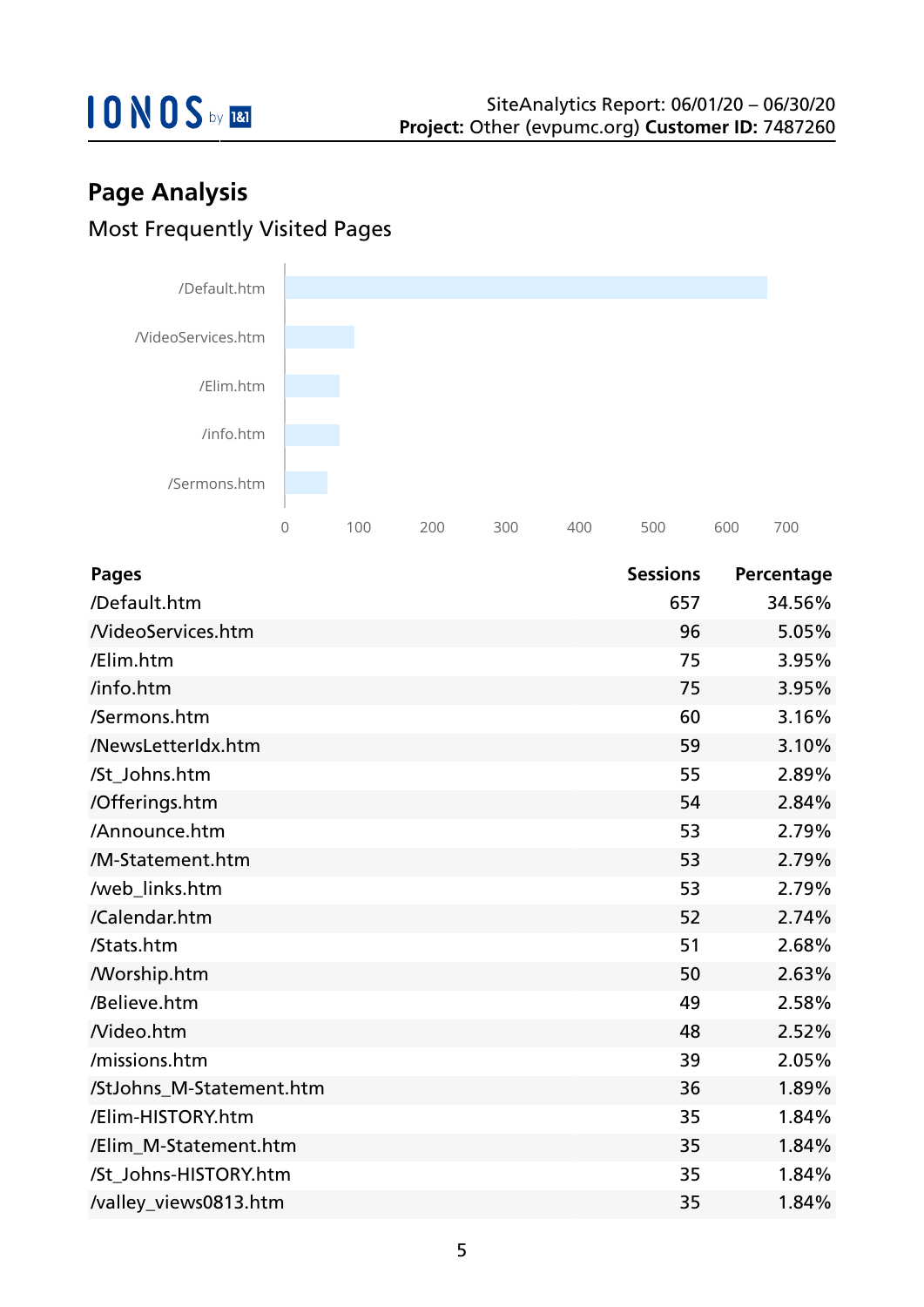| <b>Pages</b>          | <b>Sessions</b> | Percentage |
|-----------------------|-----------------|------------|
| /CalendarOld.htm      | 34              | 1.79%      |
| /valley_views1013.htm | 34              | 1.79%      |
| /valley_views1113.htm | 34              | 1.79%      |
| /valley_views0913.htm | 33              | 1.74%      |
| /PastorsSermons.htm   | 4               | 0.21%      |
| /Bulletins-old.htm    | 3               | 0.16%      |
| /Ann-old.htm          | 2               | 0.11%      |
| /Announce1.htm        | 1               | 0.05%      |
| /Announce102608.htm   | 1               | 0.05%      |
| <b>Total</b>          | 1,901           | 100.00%    |

### Keywords

No data is available for this report during the current time period.

### Referring Pages



| Pages                      | <b>Sessions</b> |
|----------------------------|-----------------|
| http://anti-crisis-seo.com | 67              |
| https://www.google.com/    | 32              |
| http://www.google.com/url  | 30              |
| http://www.google.com/     | 8               |
| http://flalib.org          | 6               |
| http://www.sogou.com/web   | 5               |
| https://l.facebook.com/    | 4               |
| https://duckduckgo.com/    | $\overline{2}$  |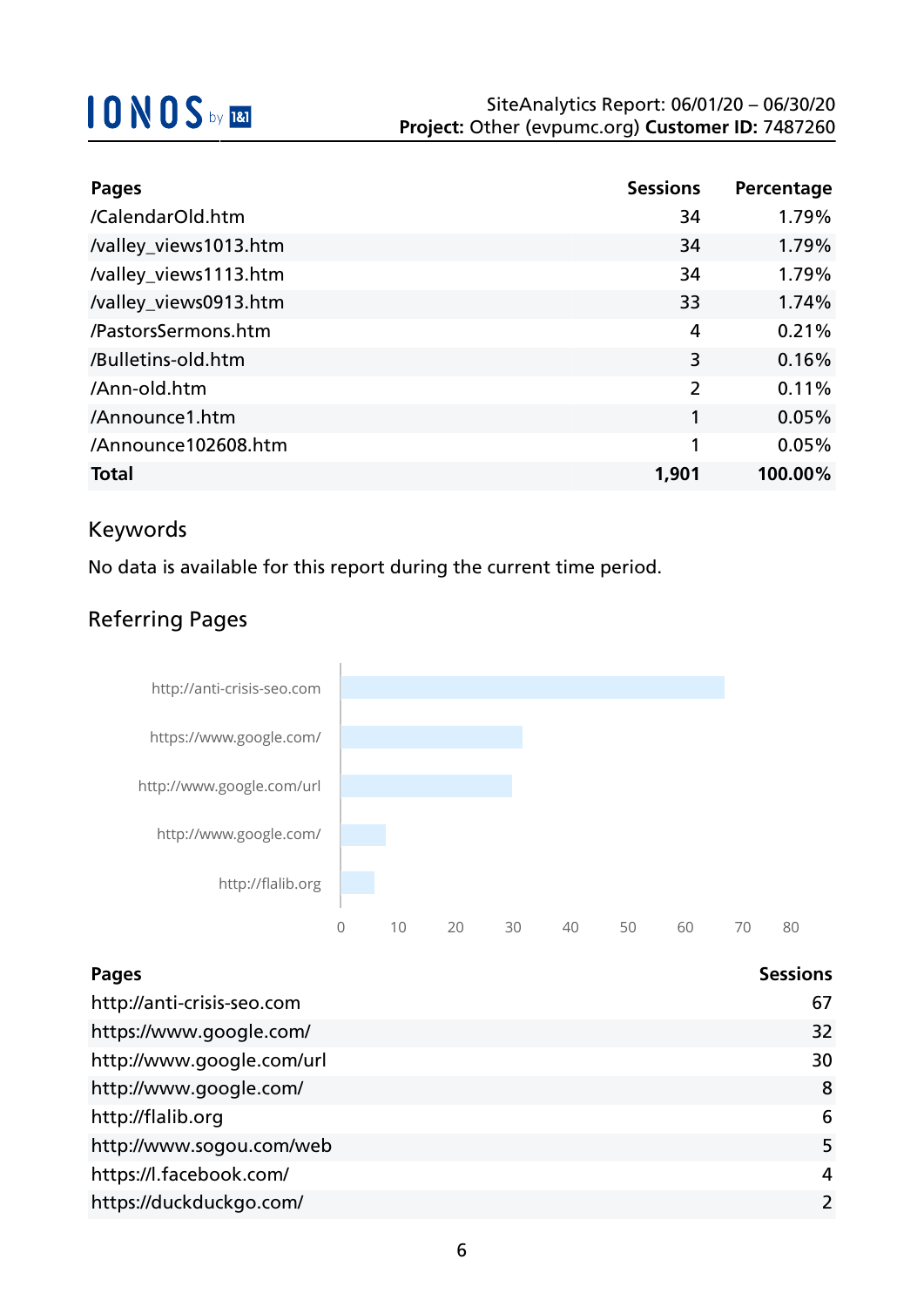| <b>Pages</b>                                                                   | <b>Sessions</b> |
|--------------------------------------------------------------------------------|-----------------|
| https://www.google.com                                                         |                 |
| android-app://com.google.android.googlequicksearchbox/                         |                 |
| android-app://com.google.android.googlequicksearchbox/https/www.<br>google.com |                 |
| http://l.facebook.com/l.php                                                    | 1               |
| http://www.mildredhome.top/blog/9486743/view/                                  | 1               |
| https://search.yahoo.com/                                                      |                 |

## **Browsers & Systems**

Browsers



| <b>Browsers</b>      | <b>Sessions</b> | Percentage |
|----------------------|-----------------|------------|
| Chrome               | 287             | 41.35%     |
| Safari mobile        | 80              | 11.53%     |
| <b>Chrome Mobile</b> | 65              | 9.37%      |
| Firefox              | 58              | 8.36%      |
| IE                   | 39              | 5.62%      |
| Safari               | 32              | 4.61%      |
| Python-requests      | 20              | 2.88%      |
| Microsoft Edge       | 9               | 1.30%      |
| Opera                | 8               | 1.15%      |
| Go http package      | 6               | 0.86%      |
| Facebook App         | 5               | 0.72%      |
| Java                 | 4               | 0.58%      |
| Apache-HttpClient    | $\overline{2}$  | 0.29%      |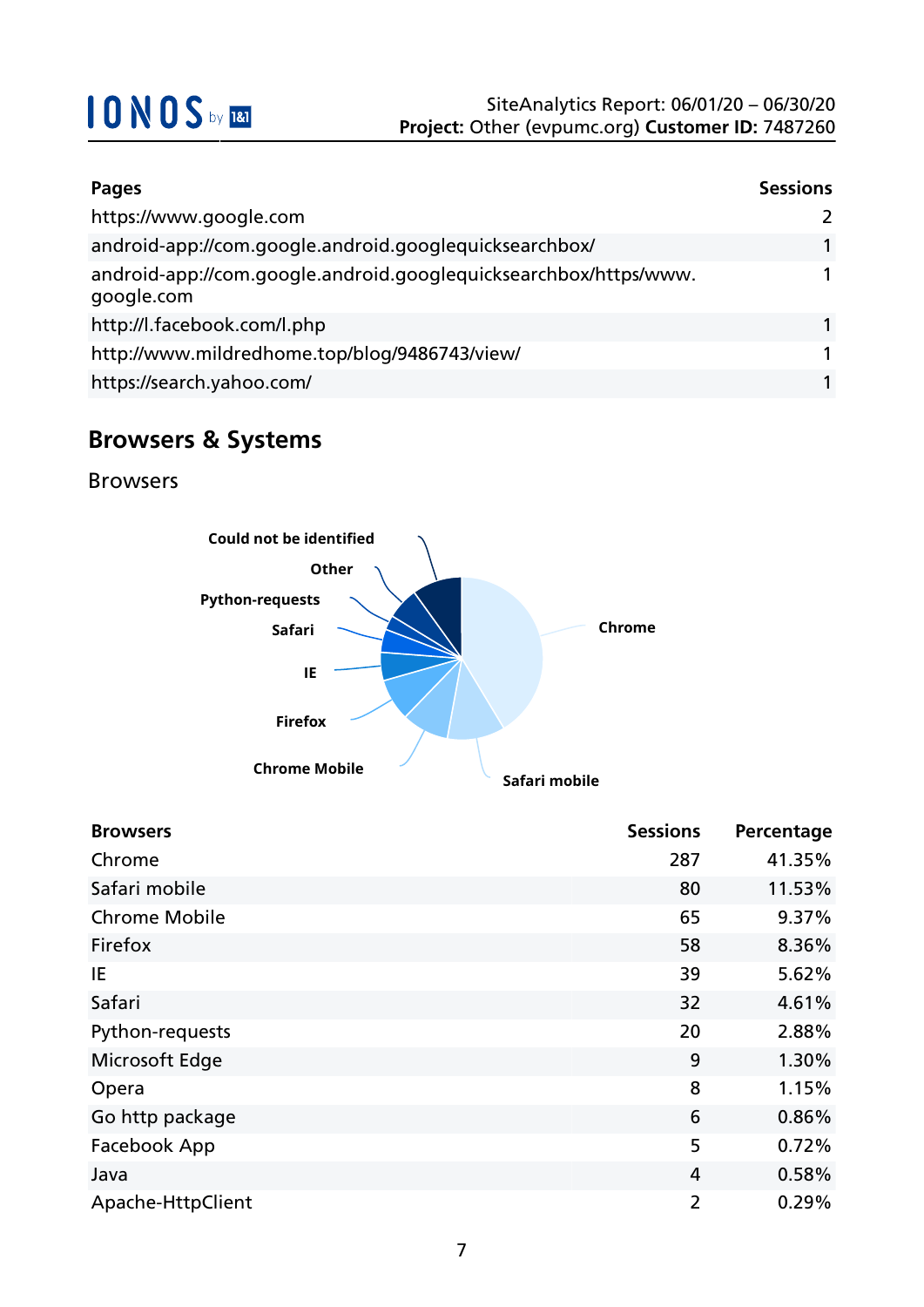| <b>Browsers</b>                  | <b>Sessions</b> | Percentage |
|----------------------------------|-----------------|------------|
| <b>Mobile Samsung Browser</b>    | $\overline{2}$  | 0.29%      |
| Mozilla                          | $\overline{2}$  | 0.29%      |
| <b>Android HttpURLConnection</b> |                 | 0.14%      |
| Android browser                  | 1               | 0.14%      |
| <b>Chrome Headless</b>           | 1               | 0.14%      |
| Sogou Explorer                   | 1               | 0.14%      |
| Yandex.Browser                   | 1               | 0.14%      |
| <b>CURL</b>                      | 1               | 0.14%      |
| Could not be identified          | 69              | 9.94%      |
| <b>Total</b>                     | 694             | 100.00%    |

### Operating Systems



| <b>Operating Systems</b> | <b>Sessions</b> | Percentage |
|--------------------------|-----------------|------------|
| Windows                  | 354             | 51.01%     |
| Android                  | 145             | 20.89%     |
| OS X                     | 58              | 8.36%      |
| Linux                    | 44              | 6.34%      |
| iOS                      | 17              | 2.45%      |
| macOS                    | 8               | 1.15%      |
| <b>JVM</b>               | 6               | 0.86%      |
| Could not be identified  | 62              | 8.93%      |
| <b>Total</b>             | 694             | 100.00%    |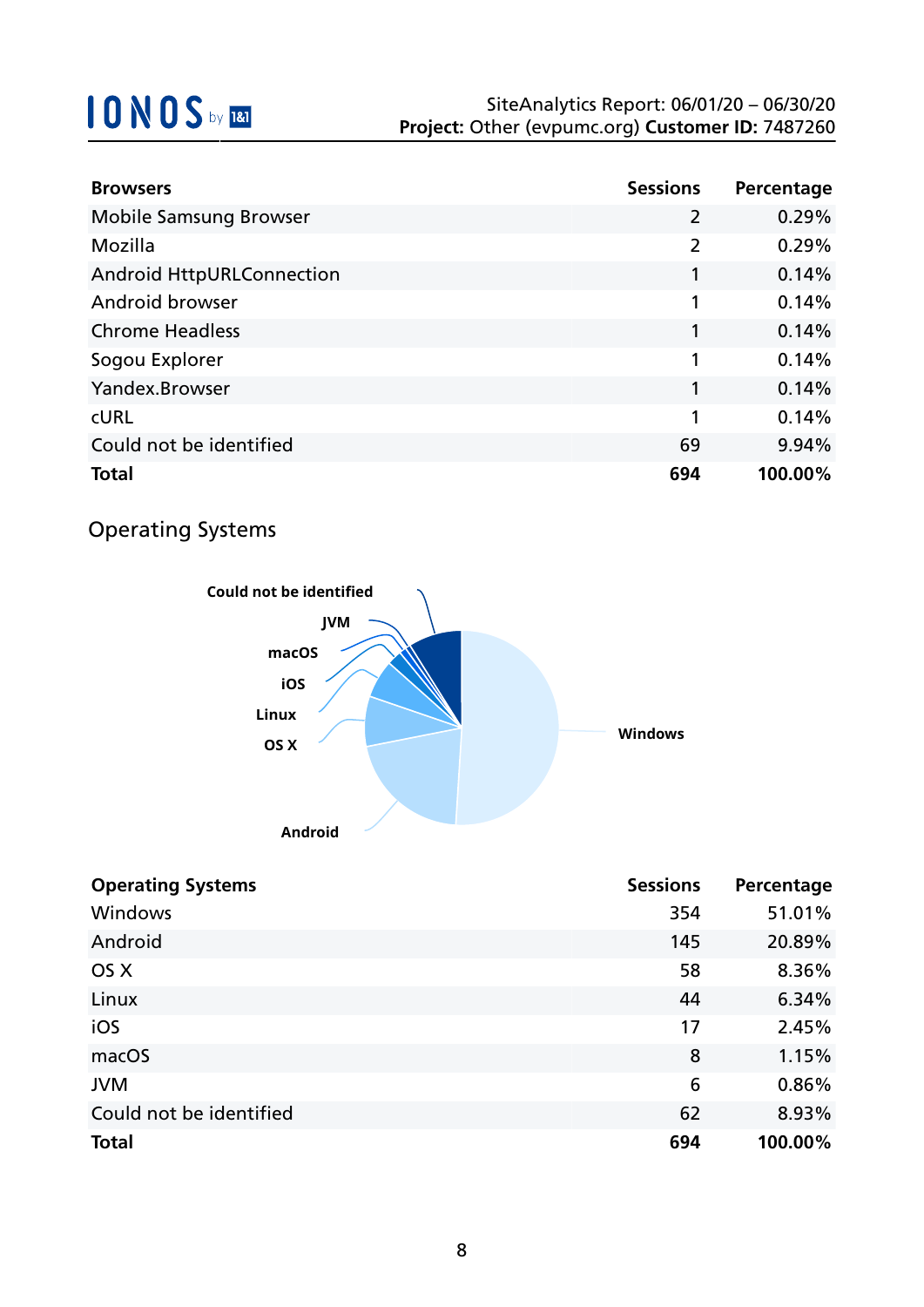## **Visitor Locations**

| Countries             |                 |            |
|-----------------------|-----------------|------------|
| <b>Countries</b>      | <b>Sessions</b> | Percentage |
| <b>United States</b>  | 438             | 63.11%     |
| Singapore             | 67              | 9.65%      |
| <b>Netherlands</b>    | 19              | 2.74%      |
| Germany               | 18              | 2.59%      |
| Russia                | 18              | 2.59%      |
| India                 | 16              | 2.31%      |
| France                | 10              | 1.44%      |
| <b>United Kingdom</b> | 10              | 1.44%      |
| Thailand              | 9               | 1.30%      |
| China                 | 8               | 1.15%      |
| Canada                | 6               | 0.86%      |
| Indonesia             | 6               | 0.86%      |
| <b>Mexico</b>         | 5               | 0.72%      |
| Turkey                | 5               | 0.72%      |
| <b>Brazil</b>         | 4               | 0.58%      |
| Sweden                | 4               | 0.58%      |
| Ukraine               | 4               | 0.58%      |
| Bangladesh            | 3               | 0.43%      |
| Malaysia              | 3               | 0.43%      |
| Philippines           | 3               | 0.43%      |
| Vietnam               | 3               | 0.43%      |
| Argentina             | 2               | 0.29%      |
| Algeria               | 2               | 0.29%      |
| Israel                | $\overline{2}$  | 0.29%      |
| Japan                 | $\overline{2}$  | 0.29%      |
| Morocco               | 2               | 0.29%      |
| Pakistan              | $\overline{2}$  | 0.29%      |
| Poland                | $\overline{2}$  | 0.29%      |
| Romania               | $\overline{2}$  | 0.29%      |
| Australia             | 1               | 0.14%      |
| Colombia              | 1               | 0.14%      |
| Denmark               | 1               | 0.14%      |
| Ecuador               | $\mathbf 1$     | 0.14%      |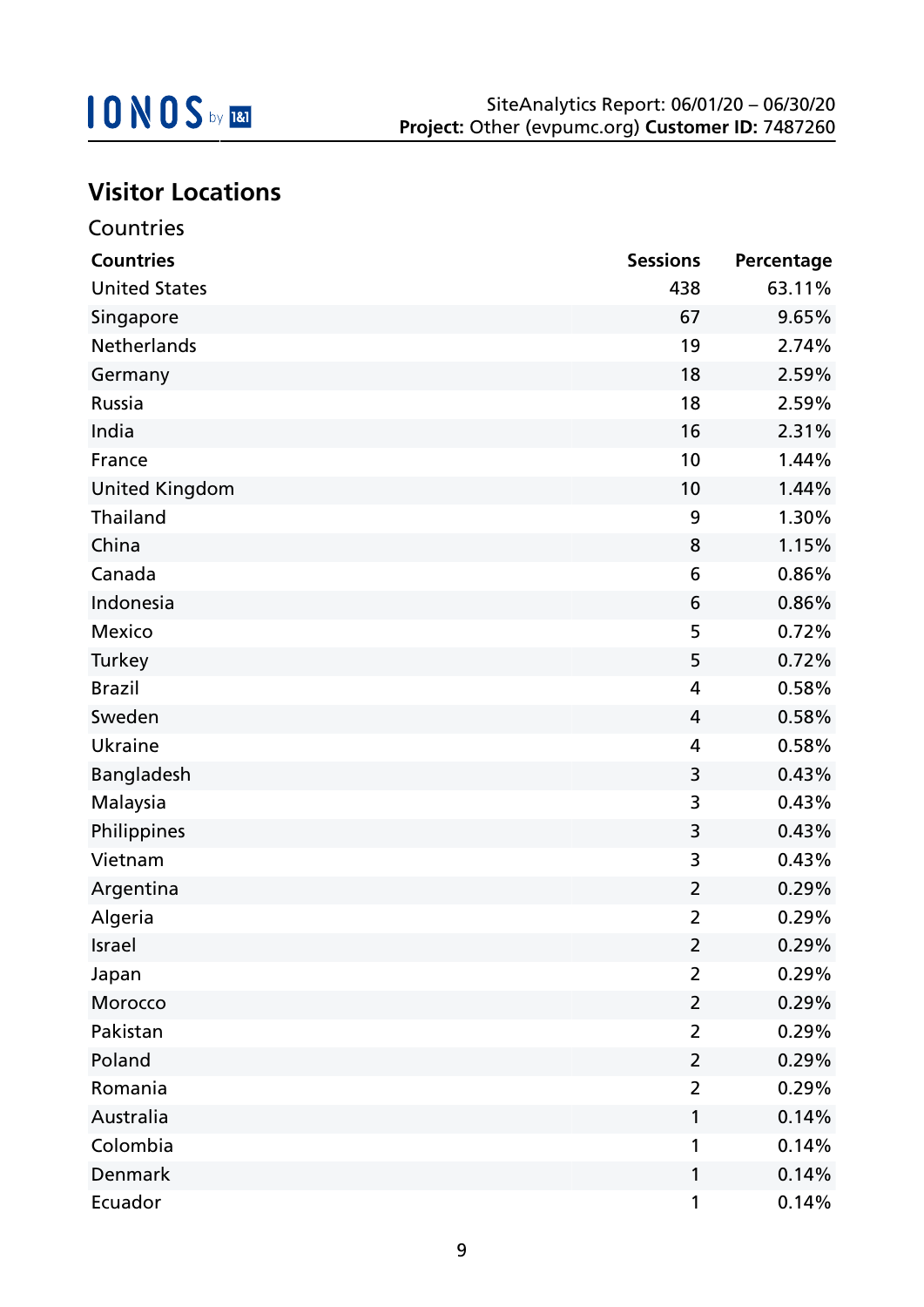| <b>Countries</b>        | <b>Sessions</b> | Percentage |
|-------------------------|-----------------|------------|
| Estonia                 | 1               | 0.14%      |
| Egypt                   | 1               | 0.14%      |
| Spain                   | 1               | 0.14%      |
| Finland                 | $\mathbf{1}$    | 0.14%      |
| Hong Kong SAR China     | 1               | 0.14%      |
| Ireland                 | 1               | 0.14%      |
| Iran                    | $\mathbf{1}$    | 0.14%      |
| Latvia                  | $\mathbf{1}$    | 0.14%      |
| New Caledonia           | 1               | 0.14%      |
| Nigeria                 | 1               | 0.14%      |
| Norway                  | $\mathbf{1}$    | 0.14%      |
| Venezuela               | 1               | 0.14%      |
| Zimbabwe                | 1               | 0.14%      |
| Could not be identified | 2               | 0.29%      |
| <b>Total</b>            | 694             | 100.00%    |

### **Continents**

| <b>Continents</b>    | <b>Sessions</b> | Percentage |
|----------------------|-----------------|------------|
| <b>North America</b> | 449             | 64.70%     |
| Asia                 | 131             | 18.88%     |
| Europe               | 96              | 13.83%     |
| South America        | 9               | 1.30%      |
| Africa               | $\overline{7}$  | 1.01%      |
| Oceania              | $\overline{2}$  | 0.29%      |
| <b>Total</b>         | 694             | 100.00%    |

### **Information about the evaluations**

#### Visitors

This evaluation shows how many visitors accessed your website. Visitors are uniquely identified on the basis of the IP address and the browser ID. If a visitor goes to your website more than once a day, only one visitor is counted.

#### Sessions

This evaluation shows the number of sessions. A session starts when a visitor accesses your website and ends when he or she leaves it. A session ends automatically after 30